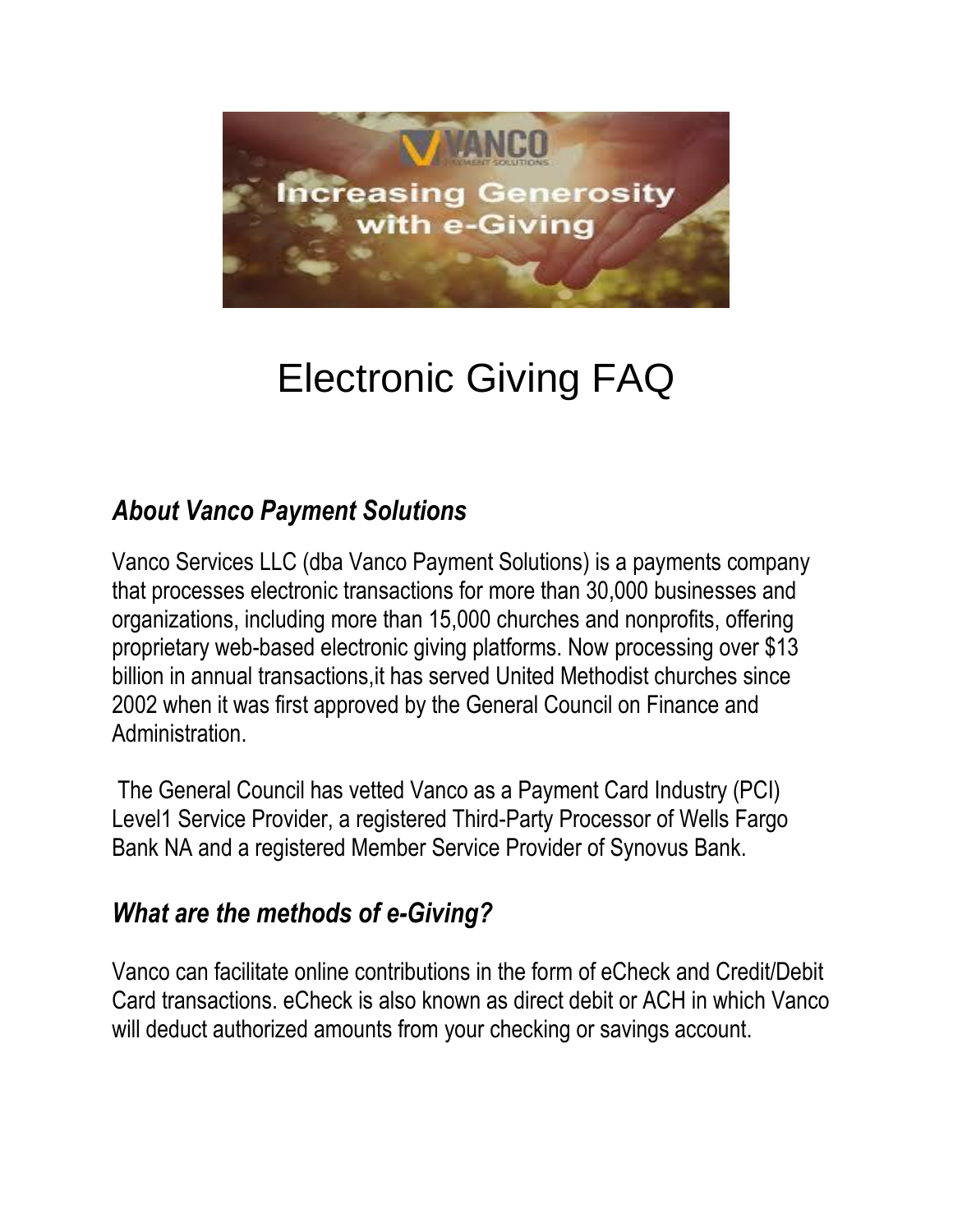#### *Are there any charges to use the program?*

St. Peter's incurs subscription and transaction fees to use the program, but we believe they will prove to be well-spent by improving consistency and overall giving levels.

As with any retail merchant, credit card transactions carry higher transaction fees (3.50% for American Express and 2.75% for all other cards), and the system has a feature that allows the giver to absorb that fee by increasing the donation. We hope you will opt to offset these costs, and in that event we will record the full amount as your donation.

#### *Can I give on my schedule?*

We have enabled the system to accept one-time donations as well as recurring weekly and monthly donations that allow donations to recur on a regular basis.

#### *What funds can I donate through St. Peter's Give Online Page through Vanco?*

St. Peter's currently enabled the following funds: General Fund, Building Fund, Capital Improvement, Endowment, Youth Ministry, Memorial Fund, Benevolence, ELCA World Hunger Fund, ELCA Disaster Relief, Harvest Home, Needy Fund, Weekday Church School, Souper Bowl of Caring and Stew Zerbe Memorial Scholarship Fund.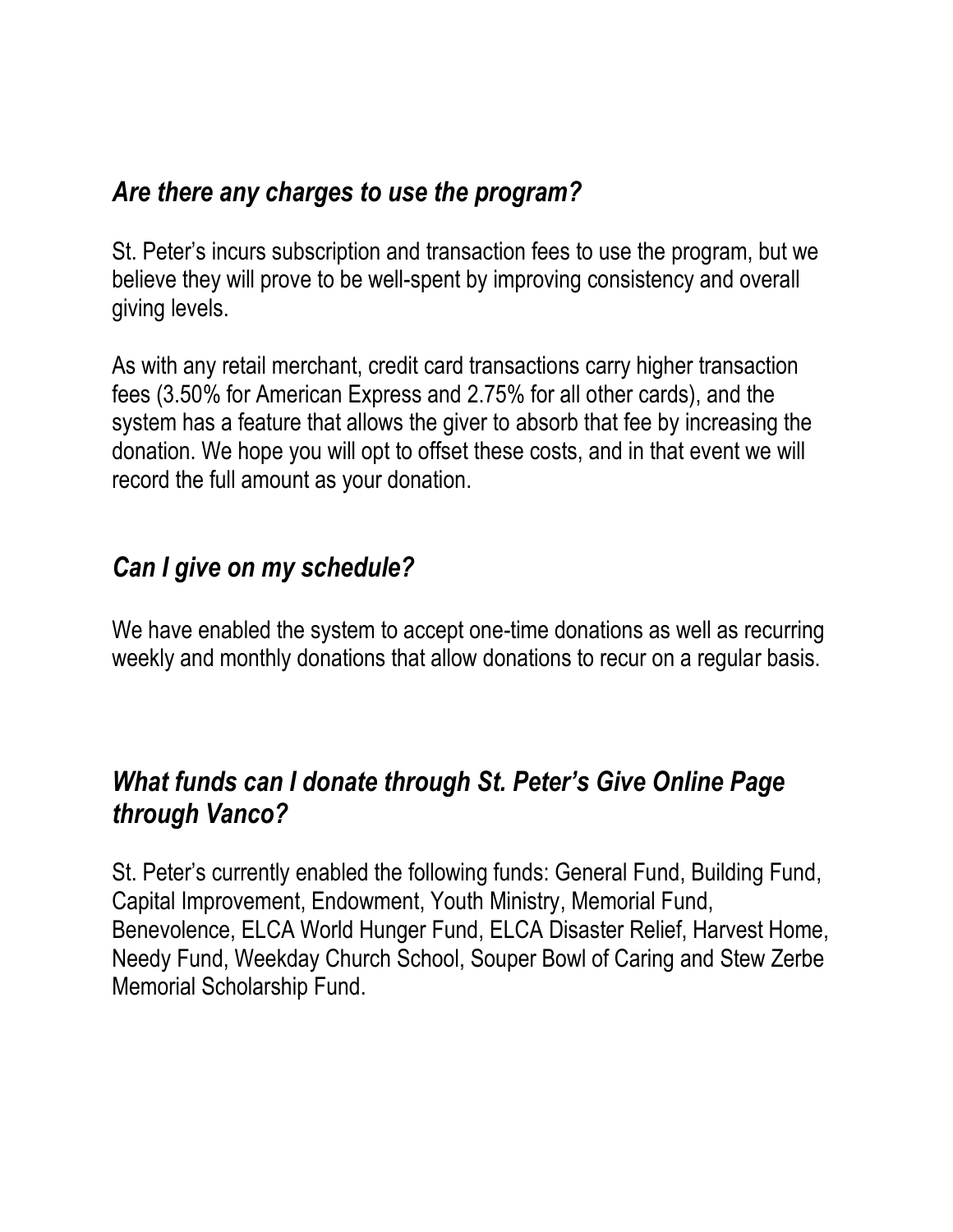# *Do I have to register?*

Vanco will accept your electronic payment without creating a profile, but will require basic donor information in any event. You are encouraged to create a profile, which will allow you to review your history, manage recurring payments and simplify future giving.

## *What are the major advantages of electronic giving?*

Electronic giving is all about convenience for you and consistency for the church. It eliminates frequent check writing and helps members stay on track with pledges even when they are unable to attend services. The church in turn benefits from consistent donations and a reduction in the volume of check/cash contributions that must be handled and manually processed in the church once.

# *How do I sign up for electronic giving?*

To sign up, visit our online giving page on the church website. A secure login enables you to make one-time donations, set up a recurring giving schedule, and view personal donation history and print confirmations. If you want to make donations without going online, we have paper authorization forms you can complete and return to the office.